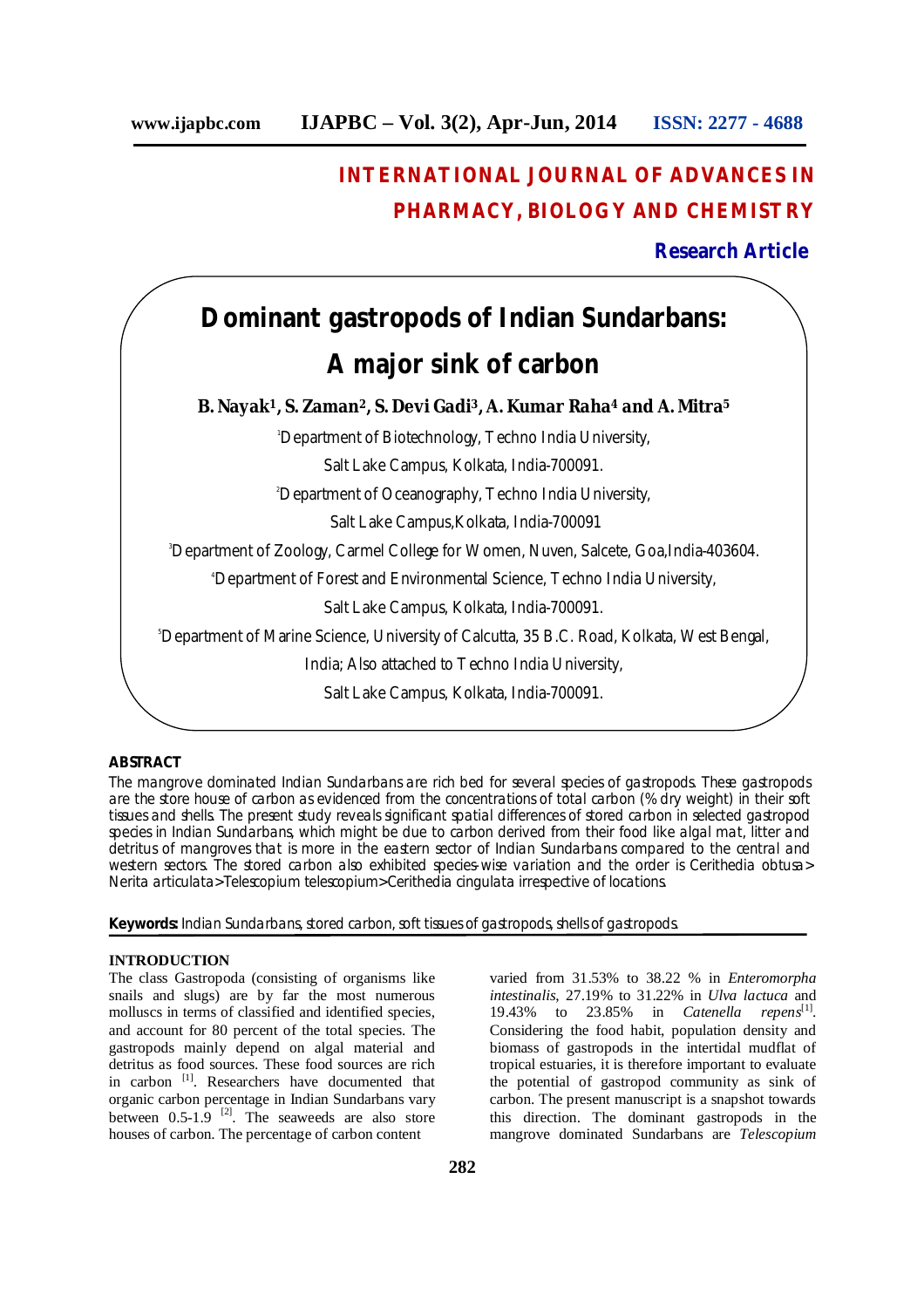*telescopium*, *Cerithedia obtusa*, *Cerithedia cingulata*, *Nerita articulata*, *Cymia lacera*, *Littorina* spp. *etc.* (Fig. 1). These gastropods are widely distributed in the intertidal mudflats of Indian Sundarbans and they prefer variety of diet. It is thus clear that diet may be one of the primary criteria for inter-specific variation of stored carbon. In this study we have focused on four dominant gastropod species namely *T*.*telescopium*, *C*. *obtusa*, *C*. *cingulata* and *N*. *articulata* for estimating the stored carbon in their flesh and outermost calcareous shell*.*

#### **MATERIAL AND METHODS Sampling:**

The entire network of the present study encompasses the three sectors of the Indian Sundarbans viz. western, central and eastern sectors. These three sectors are significantly different from each other with respect to salinity and anthropogenic stress  $[3, 4]$ . The western sector is relatively less saline as it receives the discharge from the Farakka Barrage through Bhagirathi-Ganga-Hoogly system and runoff from rivers like Rupnarayan, Haldi *etc*<sup>[5]</sup>. The central sector is hypersaline in nature due to complete absence of fresh water supply from the upstream region owing to blockage of the Bidyadhari River due to huge siltation. The eastern sector of Indian Sundarbans adjacent to Bangladesh Sundarbans receives fresh water from several channels and creeks from the Padma - Meghna - Brahmaputra river

system and their tributaries  $[4]$ . The anthropogenic pressure is practically nil in the eastern sector owing to its location in the Reserved Forest zone. Three stations namely Sagar South (21°38′54.37″ and 8803′06.17′′), Jharkhali (2205′52.82′′ and 88°41'47.25") and Chamta (21°53'05.91"N and 8857′26.52′′E) were selected in the western, central and eastern sectors respectively for the present study. Four gastropod species (*T*. *telescopium*, *C*. *obtusa*, *C*. *cingulata* and *N*. *articulata*) were collected from the inter-tidal mudflats of these stations during low tide condition to estimate the carbon stored in the soft fleshy and hard outer calcareous parts of these species. The study was conducted during April, 2013, which is a premonsoon month, characterized by high salinity and relatively high pH of the aquatic phase.

#### **Analysis of carbon:**

The collected gastropods were washed with double distilled water. Soft tissues were separated from shells and both (soft mass and shell) were dried separately to a constant weight and homogenized in an agate mortar. 10-12 samples of the soft tissues and shells from each species were mixed thoroughly by grinding. The concentrations of carbon was determined in subsamples of the soft tissues and shells by means of a CHN–O apparatus (Type 1108, Carlo Erba Instruments), using a sulfanilamide standard.



**Fig. 1: Dominant gastropod species in mangrove dominated Indian Sundarbans (a)** *Telescopium telescopium,* **(b)** *Cerithedia obtusa***, (c)** *Cerithedia cingulata,* **(d)** *Nerita articulata,* **(e)** *Cymia lacera* **and (f)** *Littorina* **spp.**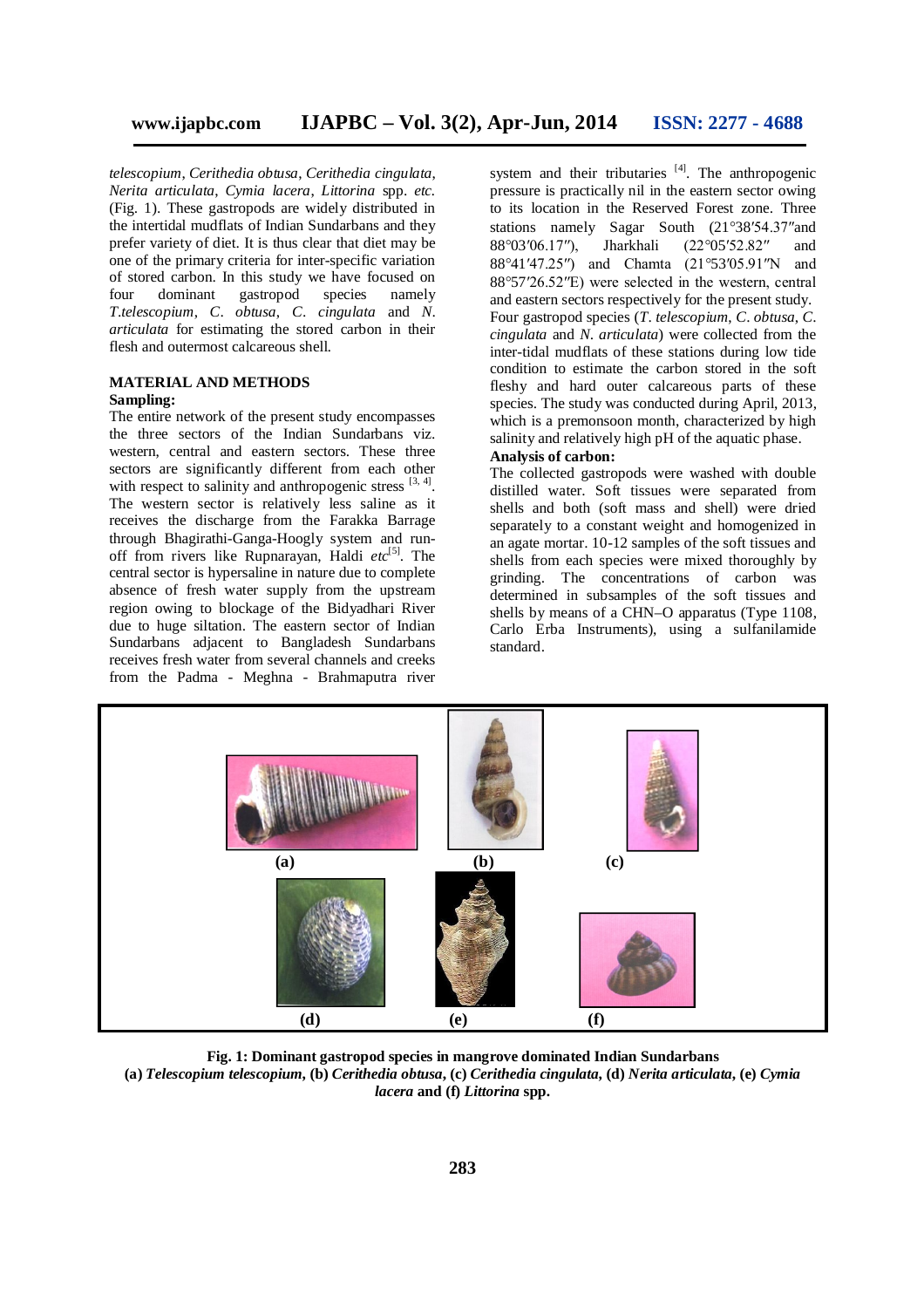

**Fig. 2: Monthly climatology of mid-troposphere carbon dioxide over India and surrounding oceans based on AIRS observation during 2003 to 2008 (Source: National Carbon Project Status Report, 2010)**[6]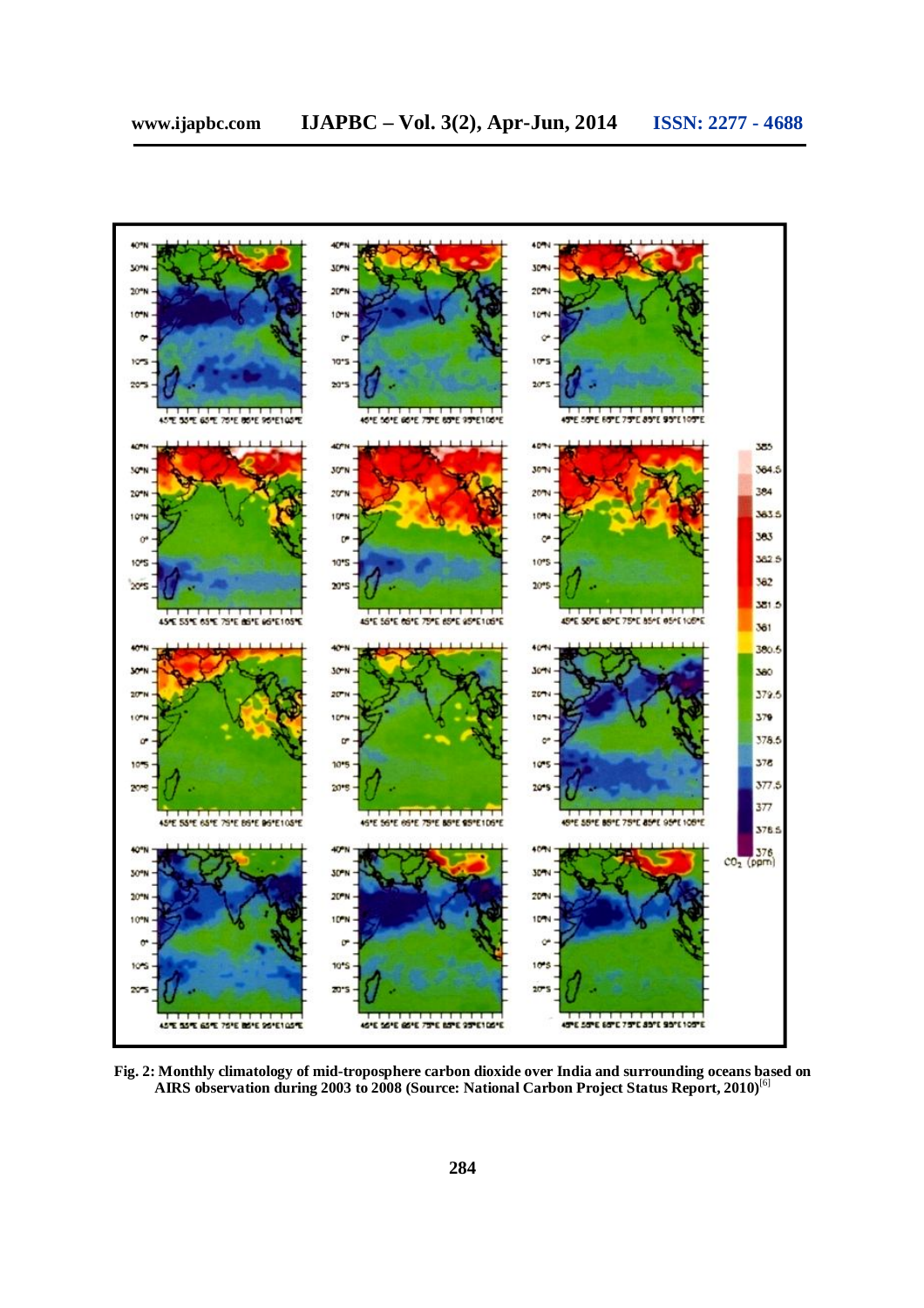#### **RESULTS**

- The entire exercise generated the following results:
- 1. The stored carbon in the gastropods (in % dry wt in tissues) ranges from 32.76 ±1.02 (in *C*. *cingulata* in western sector of Indian Sundarbans) to  $38.37 \pm 0.91$  (in *C. obtusa* in the eastern sector of Indian Sundarbans) (Tables 1-3).
- 2. Carbon % (dry wt basis) in shell ranges from 12.00 ±0.20 (in *C*. *cingulata* in western sector of Indian Sundarbans) to 13.99 ±0.12 (in *C*. *obtusa* in the eastern sector of Indian Sundarbans) (Tables 1-3).
- 3. The stored carbon is more in the flesh than in the shell (Tables 1-3). This is applicable irrespective of all the gastropod species considered in the present study.
- 4. There exist significant variations (p < 0.01) (Tables 4 and 5) in stored carbon (both in flesh and shell) between species. The order of variation is *C. obtusa*>*N. articulata*>*T. telescopium* >*C. cingulata.*

#### **DISCUSSION**

The carbon dioxide concentration over India is gradually increasing over a period of time. The midtropospheric carbon dioxide during 2002-2008 retrieved from Atmospheric InfraRed Sounder (AIRS) on board Advanced Microwave Sounding Unit (AMSU-A) was analyzed over the Indian subcontinent and surrounding oceans. Important features exhibited by the observations are the strong seasonal and latitudinal gradient modulated by strong monsoonal activity over the study region (Fig. 2).

Further analysis suggests that atmospheric carbon dioxide concentration has increased linearly from 372 ppm in 2002 to 386 ppm in 2008 at the rate of 2.05 ppm/year during past 6 years over the study region with strong seasonal variation over the land and relatively weaker seasonal variability over the ocean (Fig. 3).

West Bengal, a maritime state in the North East part of India is no exception to this rule. The percentage of increase of carbon dioxide emission in West Bengal is 50.79% from 1980 to 2000 (Fig.  $4$ )<sup>[7]</sup>.

The increase in carbon dioxide in the air of coastal West Bengal is reflected through gradual increase of carbon in the floral community. Data on blue carbon are available in plenty from coastal West Bengal  $[2, 3, 3]$ 

<sup>4, 8, 9</sup>, but no researches have yet been carried out on the stored carbon in the endemic faunal community. In the faunal community like shelled organisms food and water are the major sources of carbon in the body. In case of gastropod, which is under phylum mollusca carbon in the body is acquired from four major sources namely atmospheric carbon dioxide,

food, water and carbonate rocks. The habitat and nature of food greatly regulate the stored carbon in the gastropod shell and tissues. When these organisms consume and digest food (like algal mat, mangrove leaves, detritus etc. present in the coastal and estuarine region), carbon is introduced to the haemolymph and pass along to the extrapallial fluid in the same way as atmospheric carbon dioxide. Then it mixes with the atmospheric carbon (taken during respiration) and finally shell carbonate is precipitated [10]. Carbon derived from detrital matter and urea (that originate from blue carbon through litter fall) breaks down into ammonia and carbon dioxide through urease reaction  $[11]$ . The resulting carbon dioxide is then introduced into the extrapallial fluid and ultimately incorporated into the cell carbonate. The stored carbon percentage in the marine and estuarine gastropod tissue is therefore greatly regulated by the type of food they take. According to some researchers, the stored carbon varies between 25-40% in gastropod that depends on plants or detrital matter<sup>[12]</sup>. Other scientists pointed out this range of stored carbon between  $36-73\%$ <sup>[13]</sup>. In the present study, the highest stored carbon in *C*. *obtusa*may be attributed to its dependence on algal mat deposited on the mangrove stem. *N*. *articulata* depends on both seaweed and detritus for nutrition and therefore exhibits slightly lesser percentage of stored carbon in the tissue and shell. *T. telescopium*  and *C*. *cingulata* are completely detritivorous in nature which may be the reason for their relatively low carbon percentage compared to *C*. *obtusa*.The results of the present study are almost similar to the findings of otherresearchers (Tables  $6-9$ )<sup>[14]</sup>. The present study confirms that the primary source of carbon in marine and estuarine gastropods is their diets, which mainly are macroalgae or seaweeds on the mangrove vegetation (preferably on mangrove trunk/stem) or detritus on the intertidal mudflats. *C*. *obtusa* is fully dependent on algal matter for nutrition and *N*. *articulata* prefers both algal feed as well as detritus. *T*. *telescopium* and *C*. *cingulata* are purely detritivores. Thus the diet spectrum controls the carbon level in gastropods of marine and estuarine environment. The results of the present study strongly advocate the inclusion of gastropods in the blue carbon vertical.

The present study generates few important messages that need to be addressed with long term vision:

- 1. Molluscs provide a wide array of ecosystem services including biodiversity, food for other members of higher trophic level, livelihood through oyster culture, bioremediation of water and significant carbon sinks.
- 2. The intertidal mudflats of Indian Sundarbans support a wide spectrum of molluscan species of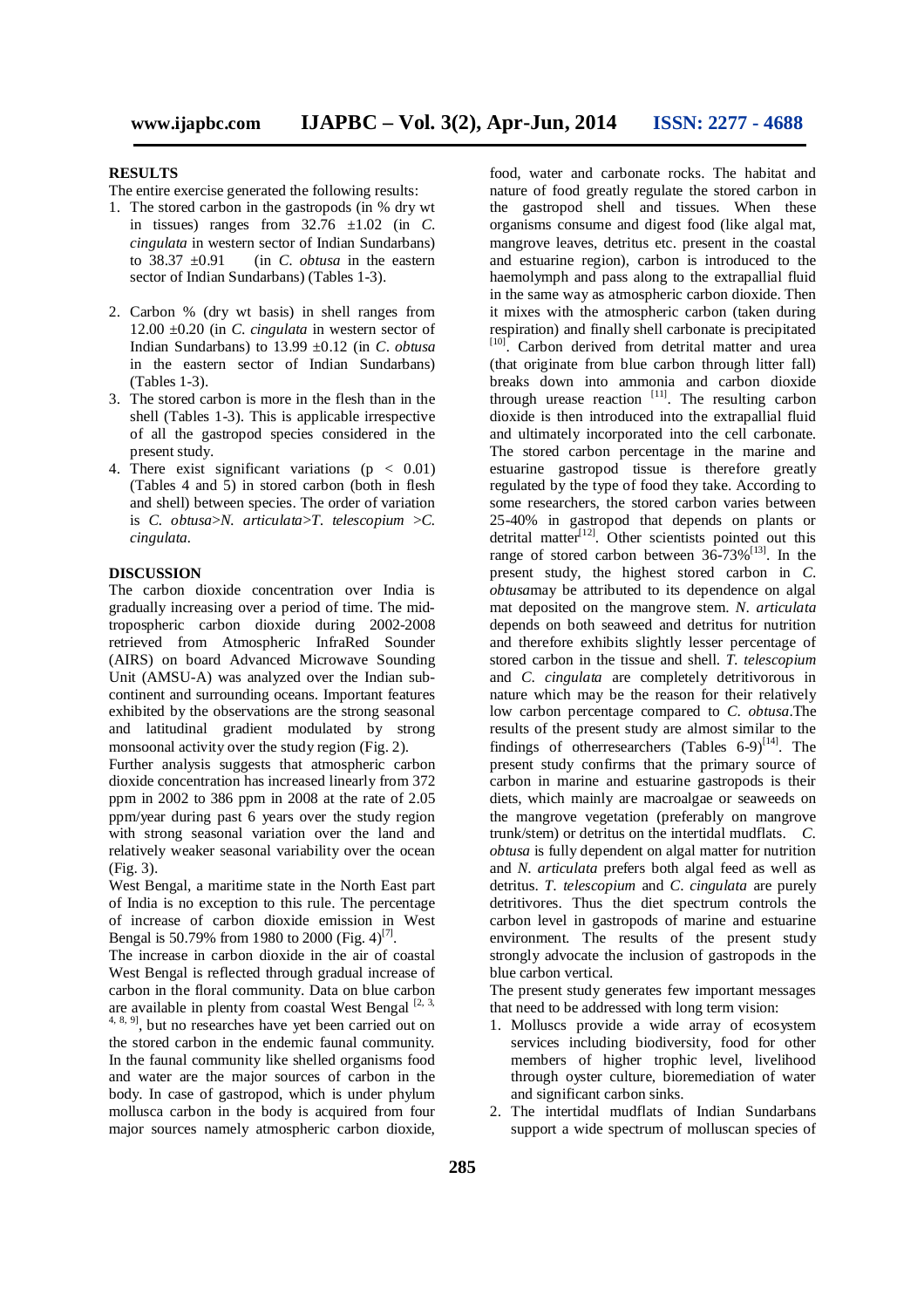which gastropods like *Telescopium telescopium*, *Cerithedia obtusa*, *C. cingulata*, *Nerita articulata*, *Cymia lacera*, *Littorina* spp. *etc*. are dominant in terms of relative abundance.

- 3. The gastropods are potential storehouse of carbon and the stored carbon is more in flesh compared to hard calcareous outermost shell.
- 4. The sources of carbon in gastropods are food, water and atmospheric carbon, but the food type regulates the magnitude of carbon in gastropod species in the present geographical locale.
- 5. The gastropod population is presently under threat as a result of coastal development, aquaculture expansion and over-harvesting (for lime).
- 6. Because of considerable carbon stocks in gastropods, which are vulnerable to loss with land use as well as the numerous other critical ecosystem services, the species of this molluscan class are of increasing interest for participation in climate change monitoring and mitigation strategies.



**Fig. 3: Trend of mean atmospheric carbon dioxide concentration over India and surrounding oceans (Source: National Carbon Project Status Report, 2010)**[6]



**Fig. 4: Estimates of carbon dioxide emissions of West Bengal (metric tonnes of carbon) [7] .**

**Table 1: Concentrations of total carbon (% dry wt) in the soft tissues and shells of the investigated gastropod species (mean values and standard deviations) collected from eastern sector of Indian Sundarbans during April 2013**

| <b>Species</b>          | Carbon                          |                  |  |
|-------------------------|---------------------------------|------------------|--|
|                         | <b>Shells</b><br><b>Tissues</b> |                  |  |
|                         |                                 |                  |  |
|                         |                                 |                  |  |
| Telescopium Telescopium | $35.11 \pm 0.66$                | $13.10 \pm 0.09$ |  |
| Nerita articulate       | $36.10 \pm 0.76$                | $13.78 \pm 0.11$ |  |
| Cerithedia obtuse       | $38.37 \pm 0.91$                | $13.99 \pm 0.12$ |  |
| Cerithedia cingulate    | $35.09 \pm 0.55$                | $12.66 \pm 0.18$ |  |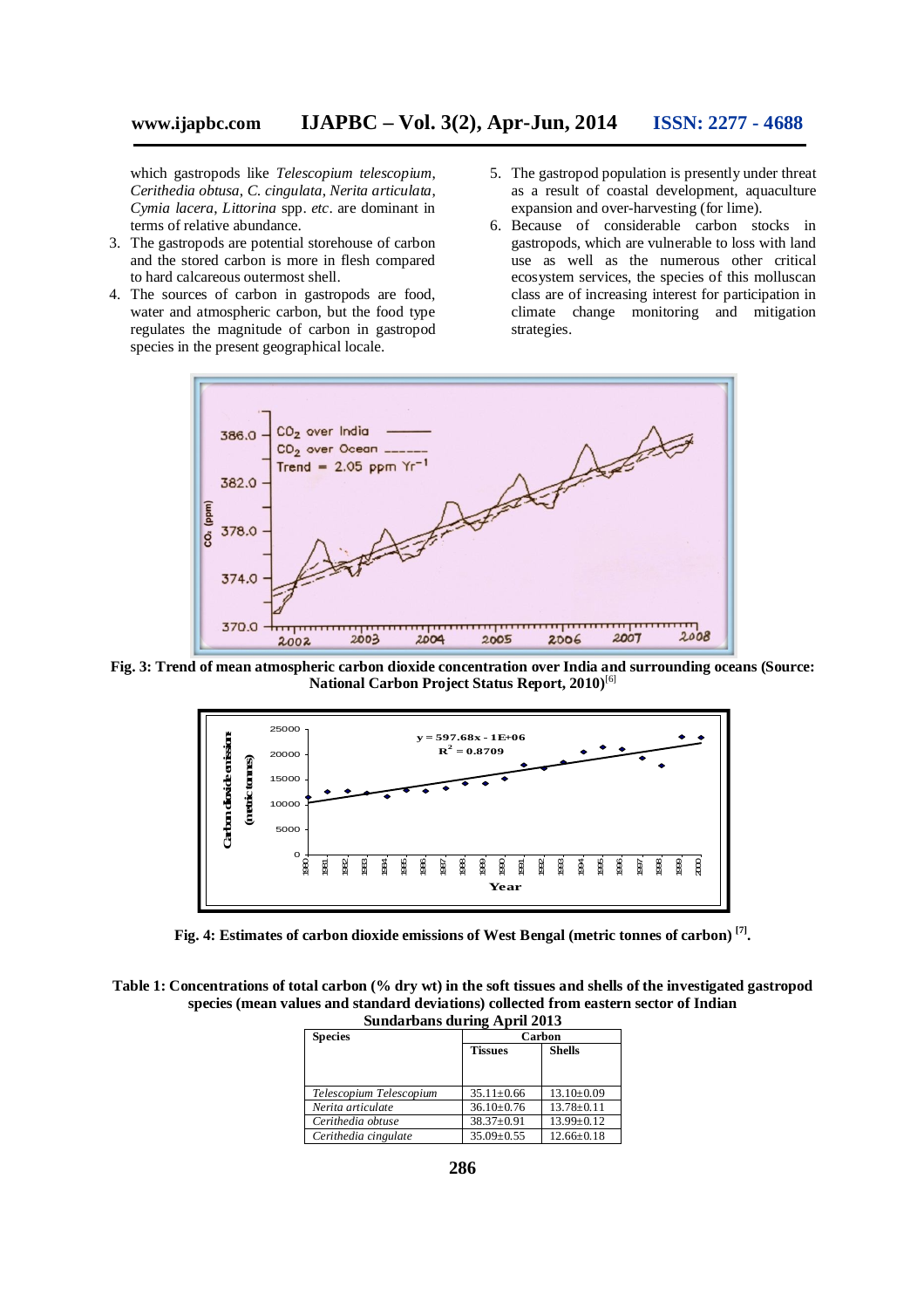#### **Table 2: Concentrations of total carbon (% dry wt) in the soft tissues and shells of the investigated gastropod species (mean values and standard deviations) in the central Indian Sundarbans during April 2013**

| <b>Species</b>          |                  | Carbon           |  |  |
|-------------------------|------------------|------------------|--|--|
|                         | <b>Tissues</b>   | <b>Shells</b>    |  |  |
| Telescopium telescopium | $34.44 \pm 0.66$ | $12.89 \pm 0.09$ |  |  |
| Nerita articulata       | $35.28 + 1.13$   | $13.50+0.10$     |  |  |
| Cerithedia obtusa       | $37.37 + 0.59$   | $13.53+0.04$     |  |  |
| Cerithedia cingulata    | $33.77 + 0.81$   | $12.36 + 0.07$   |  |  |

#### **Table 3: Concentrations of total carbon (% dry wt) in the soft tissues and shells of the investigated gastropod species (mean values and standard deviations) in the western Indian Sundarbans during April 2013**

| <b>Species</b>          | Carbon           |                  |  |
|-------------------------|------------------|------------------|--|
|                         | <b>Tissues</b>   | <b>Shells</b>    |  |
| Telescopium telescopium | $32.84 \pm 0.78$ | $12.02+0.17$     |  |
| Nerita articulata       | $33.46 + 0.93$   | $13.01+0.19$     |  |
| Cerithedia obtusa       | $35.30+0.90$     | $13.09 + 0.13$   |  |
| Cerithedia cingulate    | $32.76 \pm 1.02$ | $12.00 \pm 0.20$ |  |

#### **Table 4: ANOVA results showing species and sector wise variation of tissue carbon of the selected gastropod species**

| <b>Source of Variation</b> | SS    | Df | MS    |          | p-value               | $\mathbf{F}_{\text{crit}}$ |
|----------------------------|-------|----|-------|----------|-----------------------|----------------------------|
| Between species            | 18.25 | 3  | 6.08  | 87.45565 | $2.42 \times 10^{-4}$ | 4.757063                   |
| Between sectors            | 13.59 |    | 6.79  | 97.69273 | $2.64 \times 10^{-4}$ | 5.143253                   |
| Error                      | 0.42  | 6  | 0.070 |          |                       |                            |
| Total                      | 32.26 | 11 |       |          |                       |                            |

#### **Table 5: ANOVA results showing species and sector wise variation of shell carbon of the selected gastropod species**

| <b>Source of Variation</b> | SS   | Df             | МS   |          | P-value               | ${\bf F}_{\rm crit}$ |
|----------------------------|------|----------------|------|----------|-----------------------|----------------------|
| <b>Betweenspecies</b>      | 3.05 | 3              | 1.02 | 64.21515 | $5.96 \times 10^{-4}$ | 4.757063             |
| Betweensectors             | 1.49 | $\overline{c}$ | 0.7  | 46.96528 | 0.000216              | 5.143253             |
| Error                      | 0.09 | 6              | 0.02 |          |                       |                      |
| Total                      | 4.6  | 11             |      |          |                       |                      |

#### **Table 6: Concentrations of total carbon (% dry wt) in the soft tissues and shells of the investigated gastropod species (mean values and standard deviations)**

| <b>Species</b>                          | Carbon           |                  |  |
|-----------------------------------------|------------------|------------------|--|
|                                         | <b>Tissues</b>   | <b>Shells</b>    |  |
| Morula anaxares (Kiener 1835)           | $41.46 \pm 0.66$ | $11.96 \pm 0.04$ |  |
| Orania subnodulosa (Melvill 1893)       | $46.26 + 1.13$   | $12.01+0.10$     |  |
| Semiricinula konkanensis (Melvill 1893) | $47.38 \pm 0.59$ | $14.19 + 0.09$   |  |
| Purpura bufo (Lamarck 1822)             | $42.75 \pm 0.81$ | $13.76 \pm 0.07$ |  |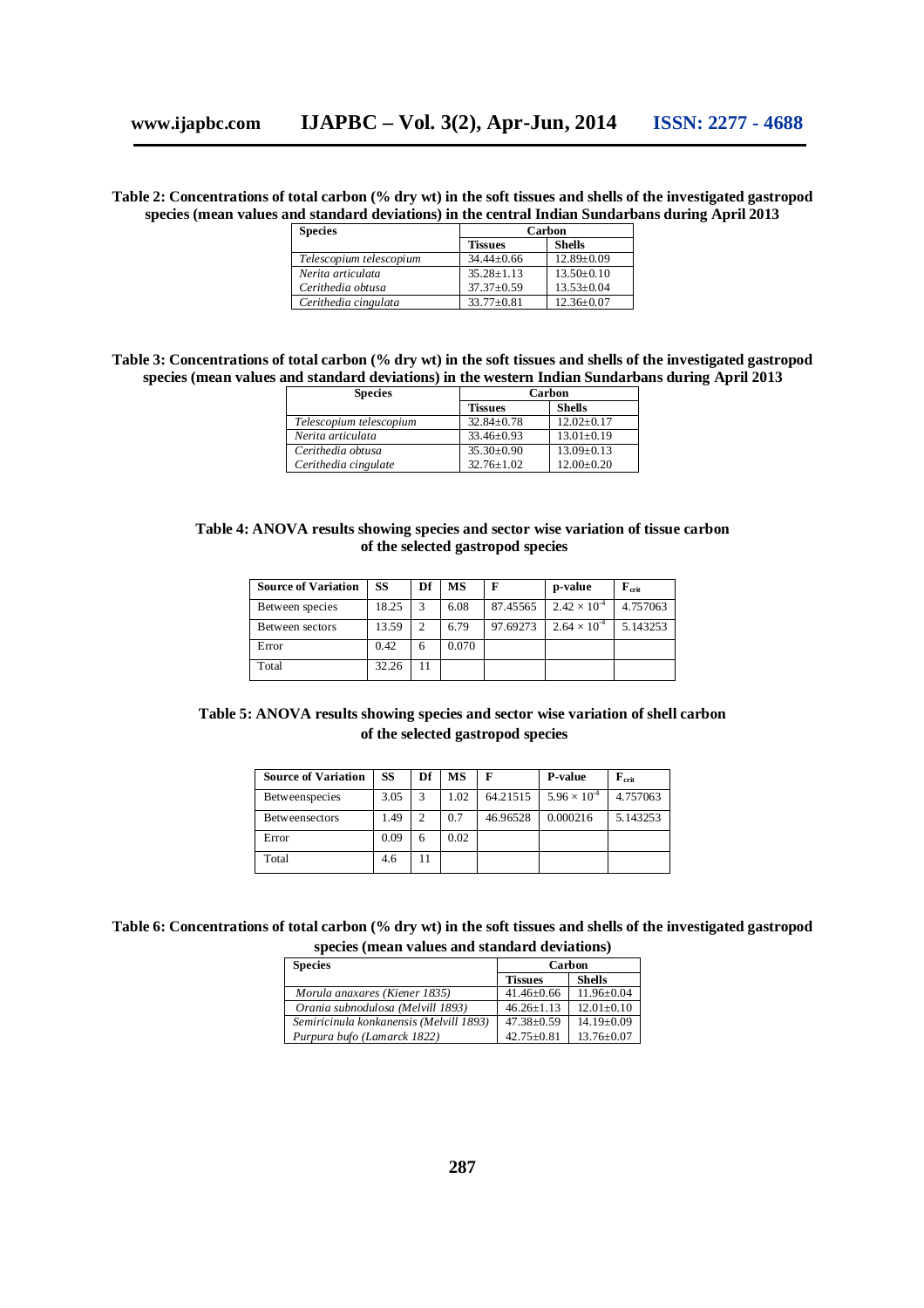## **Table 7: Concentrations of total carbon (% dry wt) in the soft tissues and shells of the investigated gastropod**

**species (mean values and standard deviations)**

| <b>Species</b>                       | Carbon           |                  |
|--------------------------------------|------------------|------------------|
|                                      | <b>Tissues</b>   | <b>Shells</b>    |
| Angaria delphinus (Linnaeus, 1758)   | $41.43 \pm 0.66$ | $12.91 \pm 0.08$ |
| Trochus maculates (Linnaeus, 1758)   | $45.27 + 1.13$   | $12.07+0.17$     |
| Haliotis jacknensis (Linnaeus, 1758) | $42.36 \pm 0.59$ | $13.03 \pm 0.03$ |
| H. planatae (Sowerby, 1855)          | $41.71 \pm 0.81$ | $11.94 + 0.12$   |

#### **Table 8: Concentrations of total carbon (% dry wt) in the soft tissues and shells of the investigated gastropod species (mean values and standard deviations)**

| <b>Species</b>    | Carbon                          |                  |  |
|-------------------|---------------------------------|------------------|--|
|                   | <b>Shells</b><br><b>Tissues</b> |                  |  |
| Tridacna crocea   | $41.43 \pm 0.66$                | $12.90 \pm 0.04$ |  |
| Conus lividus     | $45.27 + 1.13$                  | $12.09 \pm 0.10$ |  |
| Trodus nilotius   | $42.35 \pm 0.59$                | $11.99 \pm 0.09$ |  |
| Tridacna squamosa | $41.71 + 0.81$                  | $12.94 \pm 0.07$ |  |

#### **Table 9: Concentrations of total carbon (% dry wt) in the soft tissues and shells of the investigated mollusc species (mean values and standard deviations).**

| <b>Species</b>       | Carbon           |                  |  |
|----------------------|------------------|------------------|--|
|                      | <b>Tissues</b>   | <b>Shells</b>    |  |
| Viviparus viviparus  | $40.06 \pm 0.81$ | $12.73 \pm 0.21$ |  |
| Lymnea stagnalis     | $44.49 + 2.11$   | $12.85 \pm 0.31$ |  |
| Dreissena polymorpha | $45.89 \pm 0.83$ | $13.12 \pm 0.16$ |  |
| Anodonta anatina     | $35.65 \pm 3.37$ | $13.33 \pm 0.40$ |  |

**Source: E. Jurkiewicz-Karnakowska,** *Polish Journal of Environmental Studies Vol. 14, No. 2 (2005)***, 173-177.** 

#### **ACKNOWLEDGEMENT**

The present work was undertaken with scholarships provided by Techno India University, Salt Lake Campus, Kolkata. The financial assistance is thus gratefully acknowledged.

#### **REFERENCES**

- 1. Zaman S, Pramanick P, Bhattacharyya SB, Raha AK, and Mitra A, An assessment of Stored Carbon in the thallus of three Seaweed species inhabiting Deltaic Ecosystem ofIndian Sundarbans, Pertanika 2013; (In Press).
- 2. Banerjee K, Roy Chowdhury M, Sengupta K, Sett S, and Mitra A,Influence of anthropogenic and natural factors on the mangrove soil of Indian Sundarbans wetland, Archive of Environmental Science 2012; 6: 80-91.
- 3. Raha A, Das S, Banerjee K, and Mitra A, Climate change impacts on Indian Sunderbans: a time series analysis (1924 – 2008),Biodiversity and Conservation 2012; (SPRINGER DOI 10.1007/s10531-012-0260-z).
- 4. Sengupta K, Roy Chowdhury M, Bhattacharyya SB, Raha A, Zaman S, and Mitra A, Spatial variation of stored carbon in *Avicennia alba* of

 Indian Sundarbans,Discovery Nature 2013; 3(8): 19-24.

- 5. Mitra A, 2013, Sensitivity of Mangrove ecosystem to climate change: A book of post graduate and Ph.D levels, published by Springer.
- 6. National Carbon Project Status Report on Soil and Vegetation – Atmosphere Fluxes 2010; 13-14.
- 7. Ghoshal and Bhattacharyya, carbon dioxide emissions, India, 1980-2000, ISRO Geosphere Biosphere Program (IGBP), National Carbon Project (NCP), Status Report- Soil and Vegetation-Atmosphere Fluxes, 20 March, 2010, Indian Institute of Remote Sensing (NRSC), Indian Space Research Organisation, Dept. of Space, Govt. of India, 4, Kalidas Road, Dehradun-248 001.
- 8. Mitra A, Sengupta K, and Banerjee K, Pilot analysis of carbon sequestration by dominant mangrove species in Indian Sundarbans, Proceedings of the All India Seminar on Global Warming – Corporate Responsibility, Institute of Engineers (India) on 11 and  $12<sup>th</sup>$  November 2009; 92-102.
- 9. Mitra A, Sengupta K, and Banerjee K, Standing biomass and carbon storage of above-ground structures in dominant mangrove trees in the